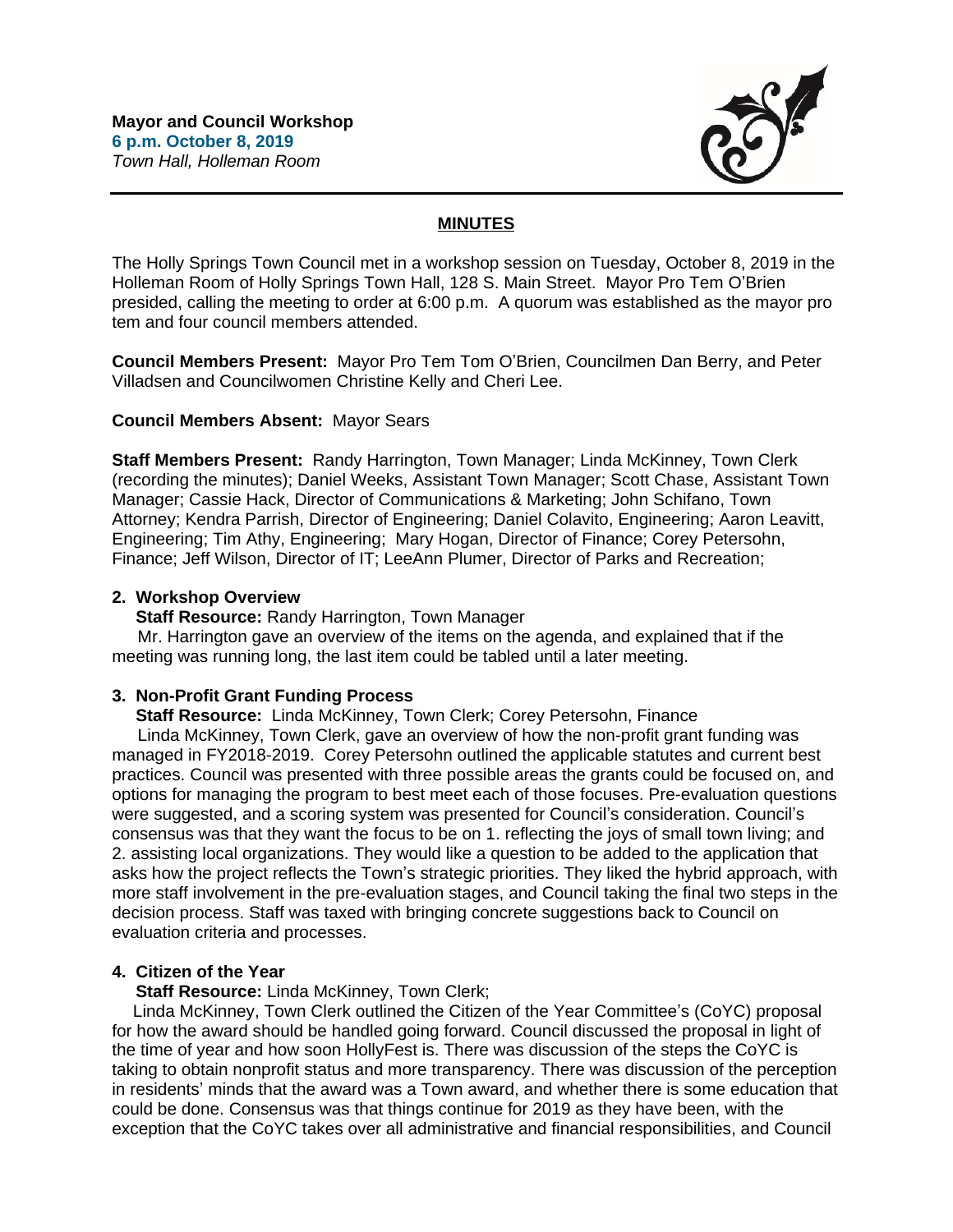revisits the issue of the award's connection to Town events (HollyFest, Happy Holly Days Parade, Tree Lighting) in 2020 after the CoYC has had time to organize.

### **5. Stormwater Program**

 **Staff Resource:** Daniel Colavito, Engineering and Scott Chase, Administration

 Daniel Colavito, Engineering, outlined the key components of the current stormwater fee structure and potential strategic considerations for a fee structure that may be more compatible with the growing needs of the Town's aging infrastructure. Considerations were raised around issues of the Town's role for repairing infrastructure on private property, fee equity, funding adequacy, and fee credits.

 There was discussion around repairs on private property and how to evaluate whether the Town should/could make those repairs. There was understanding that most home owners do not have the funds available to make such repairs, but also that the Town cannot afford to pay for every project. A weighted set of criteria exists that gets a project put onto the waiting list for Town action, which includes such factors as, public safety, damage to Town infrastructure, and other issues that might move a project higher or lower on the list of funded projects.

Questions were asked about when a study could be done to see what the impermeable surface area in town is, and how much the Town should be charging to bring the program up to standard. It was suggested that this would be a good topic for the Council retreat.

Consensus was to get the consultant to map impervious surfaces and draft a plan for the program, and for staff to bring back to Council some ideas for fee credits and cost sharing, perhaps at the February retreat.

### **6. Holly Springs Road Update**

 **Staff Resource:** Randy Harrington outlined the issues around this complicated situation. There are a variety of factors that went into creating it: staff missed some opportunities to communicate; the plan was approved a decade ago, and people have forgotten, or did not know; there are DOT regulations involved; and the residents and businesses along the road have been impacted.

Kendra Parrish said that in 1999 it was established that our major roads would be 4-lane median-divided roads. Medians increase the carrying capacity of roads; provide pedestrians a place of refuge when crossing; provide space for landscaping; provide safe left turns; and reduce head-on collisions at left turns. The landscaping softens the hard surface of the road, and gives opportunities to display community character. But they are frustrating because people are used to turning wherever they want to, and then they suddenly have a barrier. There are questions about EMS access. This is not unique to our community – EMS deals with this all over. The benefits of medians usually outweigh the negative impacts.

From 1999 until around 2011, the major thoroughfares were identified as 4-lane mediandivided roads. In 2011 the Comprehensive Transportation Plan was adopted. As development occurs this map is referenced. DOT does not require medians, but once you decide to put a median in, DOT has requirements on how to do it. For example, at 45 mph or less, openings in the median must be at least 1200 feet apart. There have been ongoing conversations with DOT on the turn into Earnie Lane.

When Downton subdivision came in, the subdivision next door came before Council and did not want interconnectivity. There was a lot of conversation about the roads. Council required that the developer build Inglesham over to Holly Springs Road for full connectivity. Savanah Place (currently under construction) will connect Tullich to Third Street and a drive to Burt. There is interconnectivity on the north side of the road. On the south side of the road, in the professional park, there was pushback in 2010 from the residential area nearby, and the interconnectivity was not built.